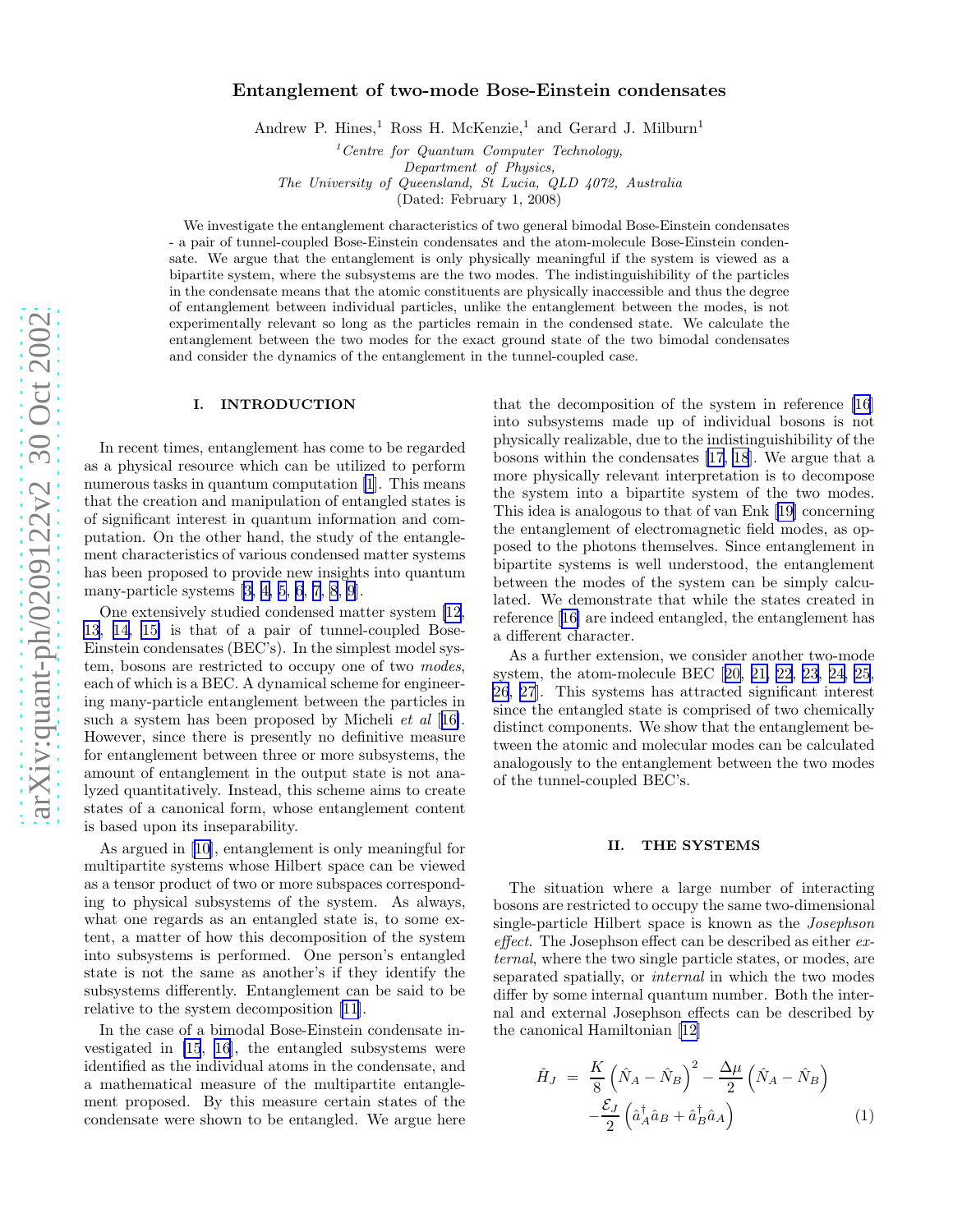<span id="page-1-0"></span>where  $\hat{a}_A^{\dagger}, \hat{a}_B^{\dagger}$  denote the single particle creation operators in the two modes (A and B) respectively, and  $\hat{N}_A = \hat{a}_A^{\dagger} \hat{a}_A$ ,  $\hat{N}_B = \hat{a}_B^{\dagger} \hat{a}_B$  are the corresponding boson number operators. The parameter  $\mathcal{E}_J$  is the single-atom tunneling amplitude,  $\Delta \mu$  is the difference in the chemical potential between the wells and K corresponds to the atom-atom interaction. Here we only consider  $K > 0$ , corresponding to a repulsive interaction between atoms. The total particle number,  $\hat{N}_A + \hat{N}_B$  is a conserved quantity and is set to the constant value N. If we add the constant term

$$
\frac{K}{8} \left( \hat{N}_A + \hat{N}_B \right)^2 \tag{2}
$$

the first term in the Hamiltonian [\(1](#page-0-0)) becomes

$$
\frac{K}{4} \left( \hat{N}_A^2 + \hat{N}_B^2 \right) \tag{3}
$$

as we expect for repulsive s-wave scattering.

This Hamiltonian ([1\)](#page-0-0) is in fact a two-site version of the Bose-Hubbard model which describes bosonic particles with repulsive interactions, hopping through a potential lattice[[28, 29\]](#page-9-0). In the Bose-Hubbard model, instead of two modes, there is an infinite lattice of potential wells (or modes) with coherent single-atom tunneling between nearest neighbor modes.

A similar condensed matter system where there is the coupling of two BEC modes is that of atom-molecule Bose-Einstein condensate. In such a situation there exists coherent coupling between atomic and molecular BEC's respectively, which constitute the two modes of the system. The simplest Hamiltonian, recently studied by Vardi et al. [\[30\]](#page-9-0), which describes the atom-molecule BEC takes the form

$$
\hat{H}_{AM} = \frac{\delta}{2} \hat{a}^\dagger \hat{a} + \frac{\Omega}{2} \left( \hat{a}^\dagger \hat{a}^\dagger \hat{b} + \hat{b}^\dagger \hat{a} \hat{a} \right) \tag{4}
$$

where  $\hat{a}^{\dagger}$  and  $\hat{b}^{\dagger}$  denote the creation operators for the atomic and molecular modes, respectively.  $\Omega$  is a measure of the strength of the matrix elements for creation and destruction of molecules and  $\delta$  is the molecular binding energy in the absence of coupling. The total atom number  $\hat{N}_{atm} = \hat{n}_a + 2\hat{n}_b$ , where  $\hat{n}_a = \hat{a}^\dagger \hat{a}$ ,  $\hat{n}_b = \hat{b}^\dagger \hat{b}$ , commutes with the Hamiltonian, so is a constant of the motion. Both Hamiltonians ([1\)](#page-0-0) and (4) have recently been shown by Zhou et al. [\[31](#page-9-0), [32](#page-9-0)] to be exactly solvable in the context of the algebraic Bethe ansatz.

## III. MANY-PARTICLE ENTANGLEMENT

For qubits - two-dimensional systems represented by the states  $|0\rangle$  and  $|1\rangle$  - the canonical maximally entangled state is the Einstein-Podolsky-Rosen-Bohm (EPR) pair,

$$
\frac{1}{\sqrt{2}}\left(|00\rangle + |11\rangle\right) \tag{5}
$$

also known as a Bell state, in reference to the inequalities established by Bell [\[33](#page-9-0)]. The tripartite analogue of this state is the Greenberger-Horne-Zeilinger-Mermin (GHZ) state

$$
\frac{1}{\sqrt{2}}\left(|000\rangle+|111\rangle\right)\tag{6}
$$

while the corresponding  $m$ -partite state is given by

$$
\frac{1}{\sqrt{2}}\left(|0^{\otimes m}\rangle + |1^{\otimes m}\rangle\right). \tag{7}
$$

These states are also known as  $m$ -particle Cat  $(m$ -Cat) states, in honour of Schrödinger's cat. For systems with three or more subsystems, while most definitely entangled, we cannot say whether the Cat states are maximally entangled. Since there is no definitive measure for arbitrary multipartite entanglement, there is no clear notion of the structure of the maximally entangled sates in such systems.

The d-dimensional analog of the 2-dimensional qubit is referred to as the qudit. For qudits, represented by the set of states  $\{|i\rangle\}$  where  $i = 0, \ldots, d - 1$ , a Cat state would be

$$
\frac{1}{\sqrt{2}}\left(|00\rangle + |(d-1)(d-1)\rangle\right). \tag{8}
$$

By the standard measure of entanglement for bipartite systems (the entropy of entanglement which is discussed in section [IV\)](#page-2-0) this is not the maximally entangled state. While state (8) is entangled, a maximally entangled state is of the form

$$
\frac{1}{\sqrt{d}}\sum_{i=0}^{d-1}|ii\rangle\,. \tag{9}
$$

While Cat states are the canonical maximally entangled states for systems consisting of two qubits, for higher dimensions and number of subsystems, the maximally entangled states correspond to uniform distributions over the tensor product basis.

In[[16\]](#page-9-0), to determine the structure of the canonical entangled states, the system described by the Hamiltonian  $(1)$  $(1)$  was decomposed into N subsystems consisting of the individual bosons, each with an internal degree of freedom described by a two dimensional Hilbert space spanned by the two states  $|A\rangle$  and  $|B\rangle$ . In this description, the system is viewed as a collection of  $N$  singlequbit subsystems. These internal degrees of freedom can be used to define a two mode description just as the polarization degree of freedom of the electromagnetic field defines individual modes. In this case the annihilation and creation operators, appearing in equation ([1\)](#page-0-0), refer to single particle states distinguished by an internal degree of freedom rather than spatially localized single particle states discussed in this paper. However this does not change our point of view regarding the lack of physical significance of entanglement at the level of single atoms.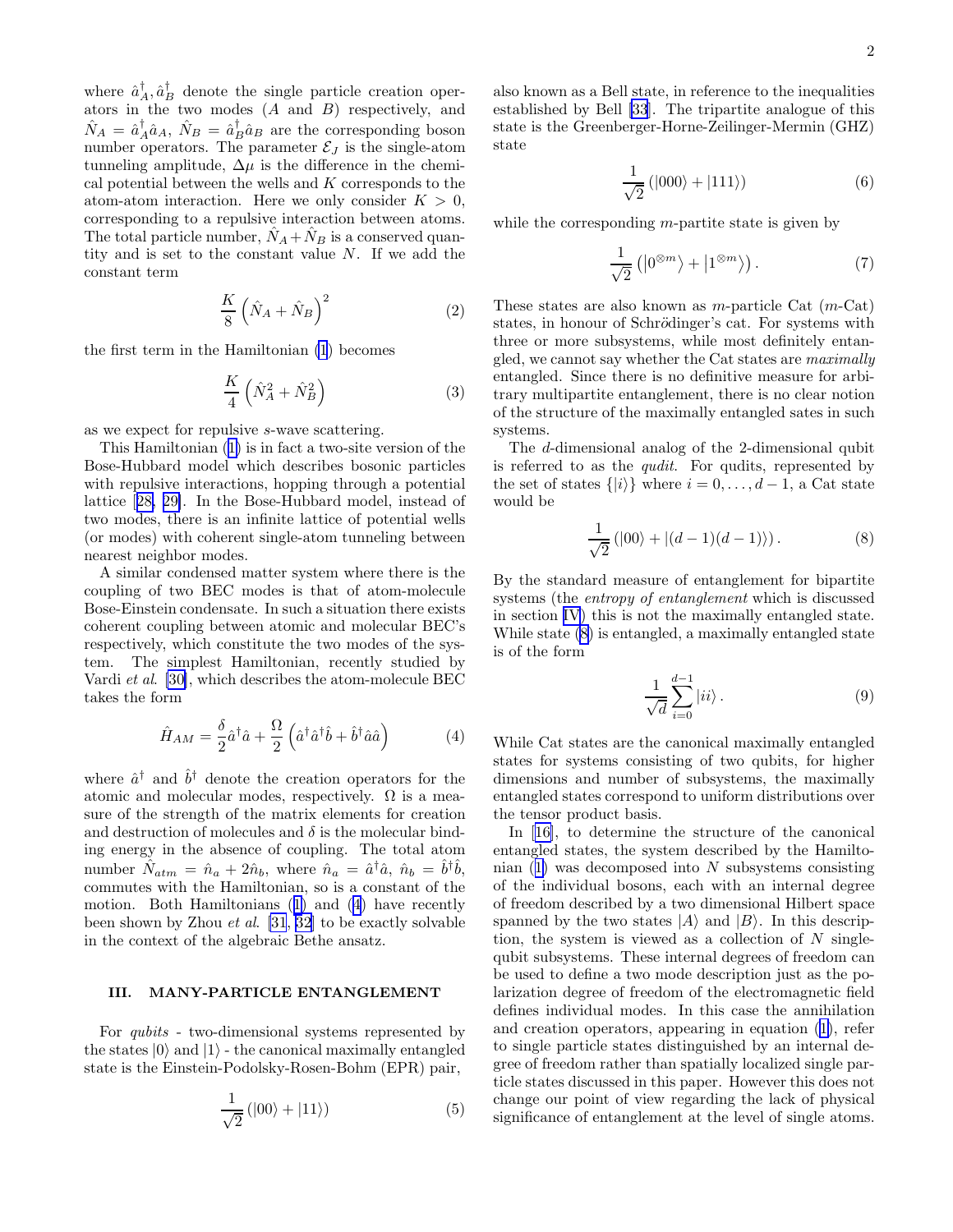<span id="page-2-0"></span>In [\[16\]](#page-9-0) it was argued that the maximally entangled state in this case is the N-Cat state, which is a coherent superposition state of all particles in mode A and all particles in mode B, i.e.

$$
\frac{1}{\sqrt{2}}\left(\left|A^{\otimes N}\right\rangle+\left|B^{\otimes N}\right\rangle\right). \tag{10}
$$

While it *cannot* be said that this is the maximally entangled state, it does indeed have some entanglement.

However there is a problem with this choice of subsystem partitioning. By the nature of Bose-Einstein condensation, bosons within a condensate are indistinguishable. At no point can one make a physical measurement of the state of an individual particle in the condensate. For entanglement to exist between two systems the individual systems have to be distinguishable. While it is easy to imagine quantum measurements sensitive to individual particles, such operations could not be realized in the laboratory[[17\]](#page-9-0). While one can first remove individual particles from the condensate in order to measure them, the resulting state of the condensate is thereby changed, and it is unclear how the results of such measurements would reveal the multi-atom entangled state of the condensate prior to the removal of the measured particles. This implies that the decomposition into individual boson subsystems is not physically realizable and while one can still write the Hilbert space of the system as a tensor product of the Hilbert spaces of individual bosons, this is not an appropriate description for realizable measurements upon the condensate. In other words, the system of coupled BEC's is best viewed as a bipartite entangled system rather than as a collection of  $N$  single-particle subsystems.

Of course there is nothing to stop us from calculating the entanglement between indistinguishable particles according to some measure. However entanglement is a physical resource that enables useful tasks in quantum communication and computation. In all such tasks it is necessary that the entangled subsystems be distinguishable at some point in the protocols. For systems described by the Josephson Hamiltonian [\(1](#page-0-0)) it cannot be said that there is *physically useful* entanglement between each individual boson when they exist in condensate.

# IV. ENTANGLEMENT BETWEEN THE TWO MODES

Since the individual bosons are not physically accessible, distinguishable subsystems of the pair of tunnelcoupled BEC's described by ([1\)](#page-0-0), we need to consider other possible decompositions into subsystems if we are to investigate entanglement characteristics in this system. While we cannot measure which mode of the coupled BEC's a specific particle is in, the occupation number of a given mode is a physical observable. The two modes, be they spatially separated, or differing in some internal quantum number, are clearly distinguishable subsystems. We can thus view the pair of coupled BEC's as a bipartite system of the two modes. It is relatively simple to investigate the entanglement between the modes since there is a unique measure of entanglement for two-component systems. Since the modes are distinguishable the entanglement between them is accessible and thus potentially useful for some quantum information or communication protocol. This had been demonstrated by Dunningham et al. [\[34](#page-9-0)] who have proposed a scheme for entanglement swapping involving two pairs of tunnel-coupled BEC's. This is used to concentrate the entanglement between two modes.

In this interpretation, while the entanglement involves many particles it is actually between the modes of the system. To illustrate this, consider the situation where we have just one particle in the system. In this scenario the modes can have occupation numbers of zero and one, so are spanned by the states  $|0\rangle$  and  $|1\rangle$ . Consider the state

$$
\frac{1}{\sqrt{2}}\left(\left|0\right\rangle\left|1\right\rangle+\left|1\right\rangle\left|0\right\rangle\right).
$$

Clearly, with respect to the partition into modes, this single-particle state is entangled which implies we have entanglement with only a single particle. Analogous single-particle entanglement has been generated optically and used in a quantum teleportation protocol [\[36\]](#page-9-0).

The state of each mode is characterized by its occupation number. Because  $N$  is constant, a general state of the system  $|\psi\rangle$  can be written in term of the Fock states by

$$
|\psi\rangle = \sum_{n=0}^{N} c_n |n\rangle |N - n\rangle \tag{11}
$$

where  $c_n$  are complex coefficients, i.e., n bosons in mode A implies there are  $N - n$  bosons in mode B.

The standard measure of entanglement of pure states of bipartite systems is the entropy of entanglement, which is the von Neumann entropy of the reduced density operator of either of the subsystems [\[2](#page-9-0), [35](#page-9-0)]. The reduced density operator of a subsystem is found by tracing out the other subsystem via the *partial trace*. If  $\rho$  is the density operator describing some state of a bipartite system, the reduced density operator for subsystem A is defined by

$$
\rho_A = \text{Tr}_B \left( \rho \right) \tag{12}
$$

where  $\text{Tr}_{B}$  is the partial trace over subsystem B. The entropy of entanglement is then given by

$$
E(\rho_A) = -\text{Tr}(\rho_A \log(\rho_A)) \tag{13}
$$

$$
= -\sum_{k} \lambda_{k} \log(\lambda_{k}) \tag{14}
$$

where the logarithm is taken in base 2, and  $\{\lambda_k\}$  are the set of eigenvalues of the reduced density operator,  $\rho_A$ .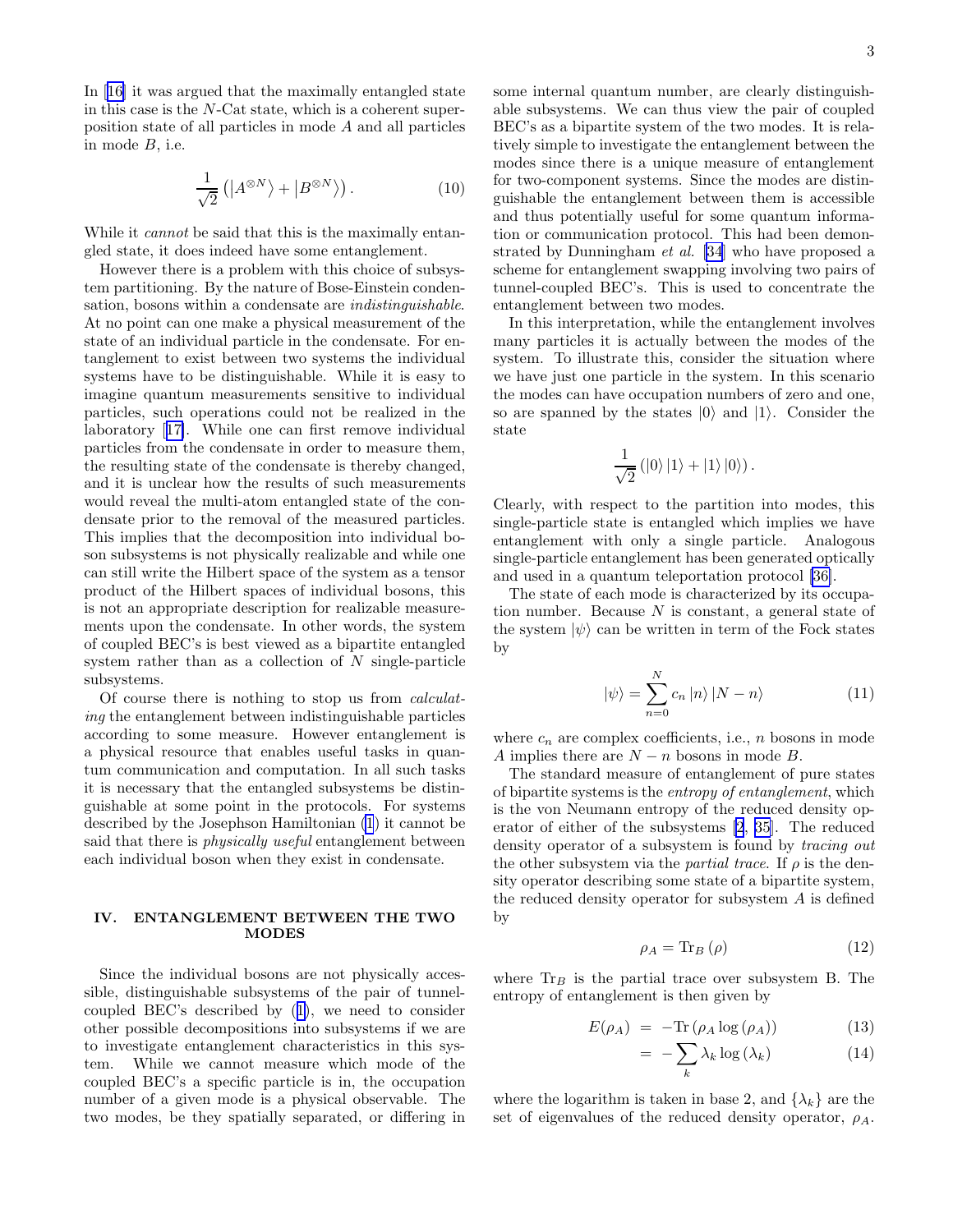<span id="page-3-0"></span>The value of  $E$  varies between 0, for separable product states, to a maximum of  $\log d$  (where d is the dimension of the Hilbert space of the subsystem) for maximally entangled states corresponding to a completely mixed density operator.

The entropy of entanglement can be calculated from the reduced density operator of either of the subsystems without loss of generality. This follows from the *Schmidt* decomposition of pure states, which demonstrates that the eigenvalues of the reduced density operators of the two subsystems are identical ( pg. 109 of[[2\]](#page-9-0)).

**Schmidt decomposition:** For any pure state  $|\psi\rangle$ of a bipartite composite system there exist orthonormal states  $|i_A\rangle$  for subsystem A and orthonormal states  $|i_B\rangle$ for subsystem  $B$  such that

$$
|\psi\rangle = \sum_{i} \lambda_{i} |i_{A}\rangle |i_{B}\rangle, \qquad (15)
$$

where  $\lambda_i$  are non-negative, real numbers known as Schmidt coefficients, satisfying  $\sum_i \lambda_i^2 = 1$ . It is easy to see from the Schmidt decomposition that the reduced density operators for the two subsystems are, respectively,  $\rho_A = \sum_i \lambda_i^2 |i_A\rangle \langle i_A|$  and  $\rho_B = \sum_i \lambda_i^2 |i_B\rangle \langle i_B|$ which have identical eigenvalues.

Using the Fock basis, from equation [\(11](#page-2-0)) the density operator describing a general state of the system is given by

$$
\rho = \left| \psi \right\rangle \left\langle \psi \right| = \sum_{m,n=0}^{N} c_m c_n^* \left| m \right\rangle \left| N - m \right\rangle \left\langle n \right| \left\langle N - n \right|. \tag{16}
$$

Taking the partial trace with respect to mode B yields the reduced density operator for mode A,

$$
\rho_A = \text{tr}_B(\rho)
$$
  
= 
$$
\sum_{m,n,k=0}^{N} c_m c_n^* |m\rangle \langle n| \langle k|N-m\rangle \langle N-n|k\rangle
$$
  
= 
$$
\sum_{n=0}^{N} |c_n|^2 |n\rangle \langle n|.
$$
 (17)

From expression (17) we can see that the reduced density operator in this case is diagonal in the Fock basis and the eigenvalues are simply  $\lambda_i = |c_i|^2$ . Thus the entropy of entanglement between the two modes of the coupled BEC's is given by

$$
E(\rho_1) = -\sum_{n=0}^{N} |c_n|^2 \log |c_n|^2.
$$
 (18)

To determine the maximally entangled state, expression (18) can be optimized with respect to  $x_n = |c_n|^2$ by imposing the normalization condition  $\sum_{n=0}^{N} |c_n|^2 = 1$ with a Lagrange multiplier,  $\mu$  i.e. we maximize

$$
L = -\sum_{n=0}^{N} (x_n \log x_n - \mu x_n) + \mu.
$$
 (19)

Differentiating with respect to  $x_n$  gives

$$
\frac{\partial L}{\partial x_n} = \mu - \log x_n - \frac{1}{\ln 2} = 0 \tag{20}
$$

which implies

$$
x_n = 2^{\mu - \frac{1}{\ln 2}} \tag{21}
$$

for all n. From the normalization condition

$$
x_n = \frac{1}{N+1}, \quad \forall n
$$

$$
\Rightarrow |c_n| = \frac{1}{\sqrt{N+1}}, \quad \forall n.
$$

So a state with maximum entanglement will have coefficients

$$
c_n = \frac{e^{i\theta_n}}{\sqrt{N+1}}\tag{22}
$$

where  $\theta_n$  is some phase angle. This corresponds to a completely mixed density operator, as expected for a state with maximal entanglement. Thus we can express the canonical maximally entangled state,  $|MES\rangle$  for the system described by the Josephson Hamiltonian [\(1](#page-0-0)) as

$$
|MES\rangle = \frac{1}{\sqrt{N+1}} \sum_{n=0}^{N} |n\rangle |N-n\rangle. \tag{23}
$$

From equation (18), the maximal entanglement is

$$
E_{max} = -\sum_{n=0}^{N} \frac{1}{N+1} \log\left(\frac{1}{N+1}\right)
$$

$$
= -\log\left(\frac{1}{N+1}\right)
$$

$$
= \log(N+1) \tag{24}
$$

As mentioned previously, this is what is expected for the maximum entanglement, since the dimension of the Hilbert space of the individual modes is  $N+1$  (see page 510 of [\[2](#page-9-0)]).

#### A. Entanglement of the Ground State

As mentioned in Section [II](#page-0-0), the systems consisting of a pair of tunnel-coupled BEC's is the simplest system described by the Bose-Hubbard model and corresponds to a lattice potential with just two sites. For the Bose-Hubbard model, in the limit of an infinite lattice, there is a quantum phase transition where the ground state changes from superfluid phase to the Mott insulator phase[[28\]](#page-9-0). Such a transition from the Mott insulator to superfluid phase was recently experimentally observed by Greiner et al. [\[37\]](#page-9-0).

In the Mott insulator state, particles tend to be localized at the individual lattice sites with no phase coherence across the lattice, whereas in the the superfluid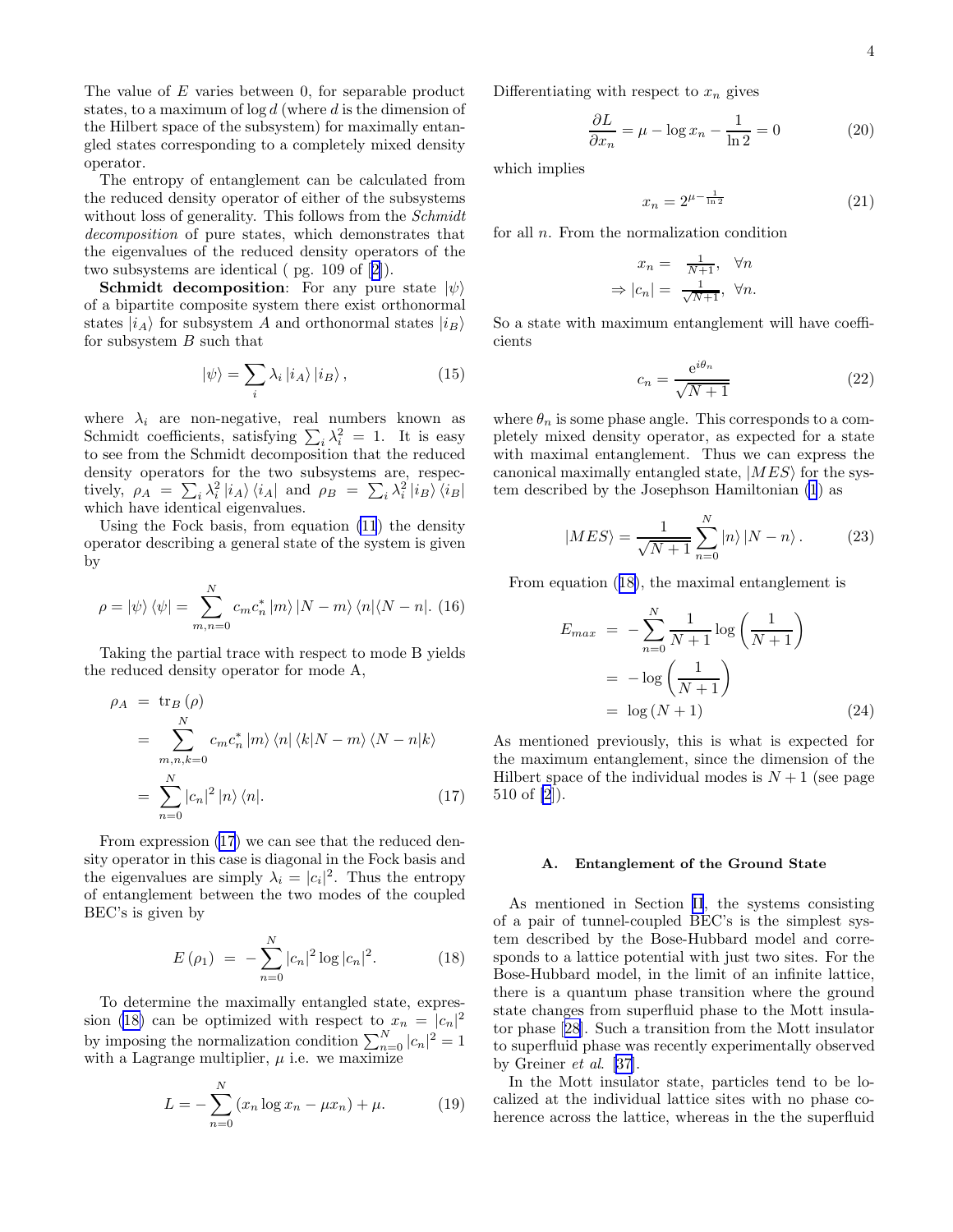<span id="page-4-0"></span>state, each atom is spread over the entire lattice and there exists long-range phase coherence across the lattice. This transition from the Mott insulator to the superfluid state occurs as the ratio of the coupling between lattice sites to the interaction strength increases. As long-range coherences in quantum systems are intrinsically linked to entanglement, it is of interest to quantify the entanglement in the system in relation to this transition. Since there is no measure for the entanglement in systems consisting of three or more subsystems, the two mode system here is the only Bose-Hubbard model for which we can currently give a complete description of the entanglement.

Making the two modes identical (by setting the bias,  $\Delta\mu$  to 0), the Hamiltonian [\(1](#page-0-0)) was diagonalised numerically for increasing values coupling to interaction ratio,  $\frac{\mathcal{E}_J}{K}$ , and the entanglement of the ground state was determined via equation ([17\)](#page-3-0).



FIG. 1: The variation of the entropy of entanglement of the ground state for differing particle number,  $N$ , and increasing coupling to atom-atom interaction ratio,  $\frac{\varepsilon_J}{K}$ .

Figure 1 shows the results of this analysis for different values of the total particle number, N. Since  $\mathcal{E}_J$  is the tunneling parameter, the larger its value the stronger the interaction between the modes of the system. As such, it is intuitive that that for no coupling, the entanglement between the modes is zero and as the coupling increases, the entanglement between the modes in the ground state increases.

The entanglement asymptotically approaches a constant value as the ratio  $\frac{\varepsilon_J}{K} \to \infty$ , which is illustrated more clearly in figure 2, which shows the results for  $N = 100$ . Now we consider the two extreme parameter values. Firstly for  $\mathcal{E}_J = 0$ , the ground state will have an equal, fixed number atoms in each of the two modes and is therefore the localized state,

$$
|\psi_{loc}\rangle = \left|\frac{N}{2}\right\rangle \left|\frac{N}{2}\right\rangle. \tag{25}
$$



FIG. 2: The variation of the entropy of entanglement of the ground state for increasing coupling to atom-atom interaction ratio,  $\frac{\mathcal{E}_J}{K}$  for  $N = 100$ .

Clearly this state has zero entanglement. For  $K = 0$ , the Hamiltonian consists of just the tunneling term

$$
H_{tun} = -\frac{\mathcal{E}_J}{2} \left( \hat{a}_A^\dagger \hat{a}_B + \hat{a}_B^\dagger \hat{a}_B \right) \tag{26}
$$

and it is easy to show that the ground state of such a Hamiltonian for a single particle is the bonding state

$$
|+\rangle = \frac{1}{\sqrt{2}} \left( a_A^{\dagger} + a_B^{\dagger} \right) |0\rangle |0\rangle \tag{27}
$$

where  $|0\rangle |0\rangle$  is the vacuum state. So in the ground state for  $K = 0$  each individual particle is in the bonding state and the state of the system is the N-particle analogue of the bonding state

$$
|\psi_{+}\rangle = \frac{1}{\sqrt{2^{N}N!}} \left(a_{A}^{\dagger} + a_{B}^{\dagger}\right)^{N} |0\rangle |0\rangle. \tag{28}
$$

This state is the two-site analogue of the superfluid phase, with each atom being spread over the two modes. From equation ([18\)](#page-3-0), the corresponding entanglement for this state is

$$
E(\rho_+) = -\sum_{n=0}^N \frac{1}{2^N} \binom{N}{n} \log \left(\frac{1}{2^N} \binom{N}{n}\right). \tag{29}
$$

Thus for zero coupling, the ground state is the localized state (25) which has no entanglement. As soon as the coupling begins to increase, the entanglement between the modes increases rapidly, as the occupation number of the modes is no longer exact and fluctuations in the phase decrease. As the tunneling amplitude continues to increase, the entanglement asymptotically approaches a maximum value, given by expression (29), which corresponds to the bonding state. In this state, the occupation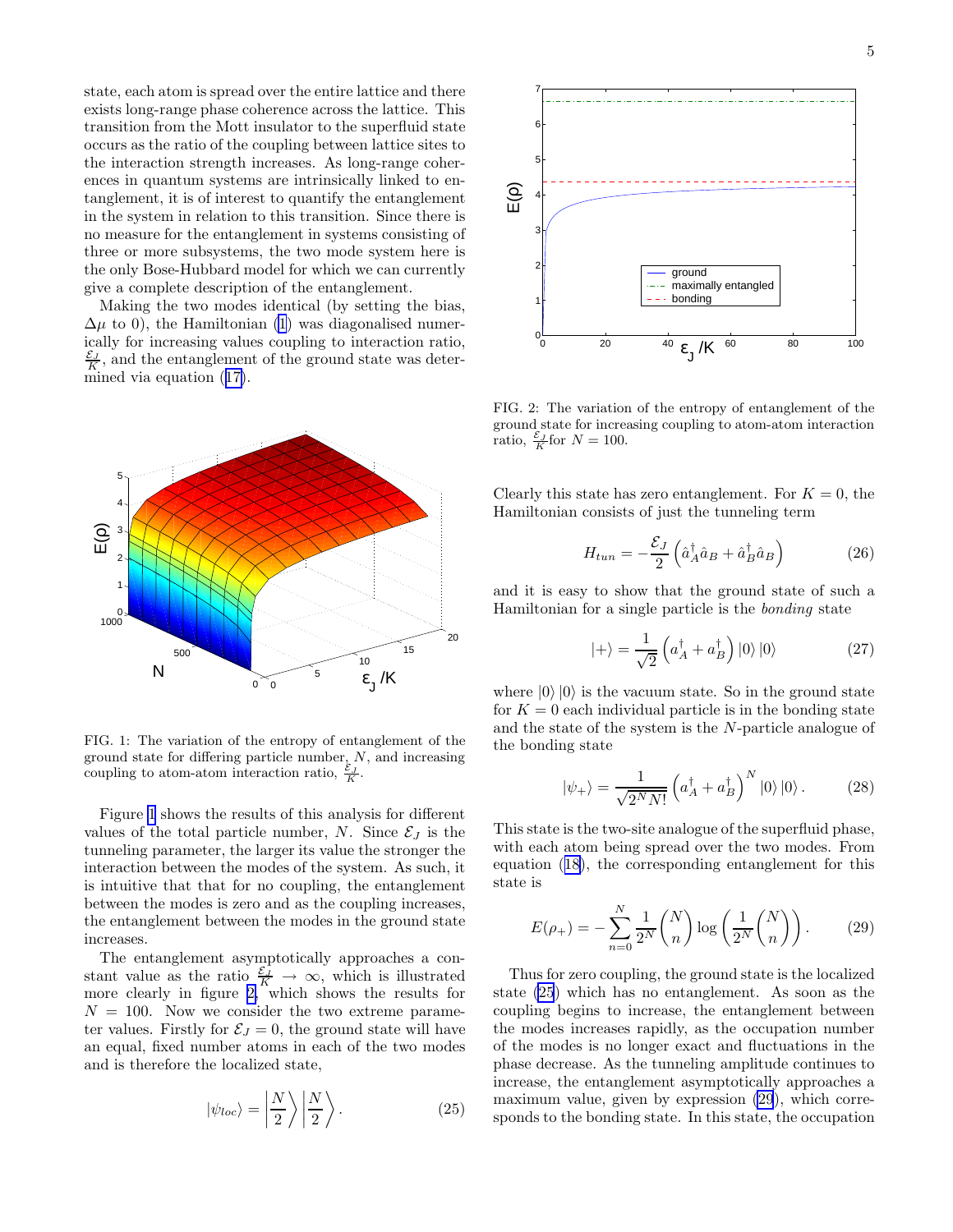<span id="page-5-0"></span>number fluctuations are large, resulting in phase coherence between the modes which is characterized by the high entanglement.

Figure 3 shows that the maximum entanglement in the ground state is much less than the maximal entanglement of the system,  $\log(N + 1)$ .



FIG. 3: The ratio of the entanglement of the bonding state to the maximal entanglement,  $E(\rho_{+})/E_{max}$  for increasing particle number, N.

However it appears the ratio of the entanglement of the two states remains finite as  $N \to \infty$ .

#### B. Comparison of Entanglement

The dynamical schemes developed in Ref.[[16\]](#page-9-0) aim to create states of the form (in the Fock basis)

$$
|\text{Cat}(D)\rangle = \frac{1}{\sqrt{2}} \left( \left| \frac{N+D}{2} \right\rangle \middle| \frac{N-D}{2} \right\rangle + \left| \frac{N-D}{2} \right\rangle \middle| \frac{N+D}{2} \rangle \right) \tag{30}
$$

where  $D = N_A - N_B$ . It was argued that the amount of entanglement in the state (30) is characterized by the "distance", D. For  $D = 0$  the state is separable and thus not entangled, while for  $D = N$ ,  $|\text{Cat}(N)\rangle$  is equivalent to [\(10](#page-2-0)) so is maximally entangled (which in this decomposition is still an incorrect assumption). However since motivation for the definition of these states was the decomposition of the system into individual particle subsystems, these states will have different entanglement characteristics when analyzed with the BEC modes as the subsystems. From equation [\(18\)](#page-3-0) it is clear that for  $D = 0$  the state (30) is separable and thus unentangled. However, for  $D > 1$ , we have  $E(|\mathrm{Cat}(D)\rangle \langle \mathrm{Cat}(D)|) = 1$ - the amount of entanglement between the modes is the

same independent of the value for  $D > 1$ . The initial state prepared for the dynamical scheme of[[16\]](#page-9-0) is the N-particle bonding state ([28](#page-4-0)). According to expression ([29\)](#page-4-0), the entanglement between the modes in this state is actually greater than the entanglement in the final ideal output state, given by expression (30) with  $D = N$ . From this observation, it seems that the dynamical process outlined in [\[16](#page-9-0)] destroy entanglement between the modes. To gain a better understanding of this dynamical process with respect to the modal decomposition, we consider how the entanglement between the modes varies during the evolution.

## C. Dynamics of Entanglement

In studying the dynamics of the system of tunnelcoupled BEC's, we express the the Hamiltonian [\(1](#page-0-0)) in the pseudo-angular momentum representation, introduced in [[13\]](#page-9-0), used in [\[16](#page-9-0)]. In this representation we define the three angular momentum operators

$$
\hat{J}_z = \frac{1}{2} \left( \hat{N}_B - \hat{N}_A \right) \tag{31}
$$

$$
\hat{J}_x = \frac{1}{2} \left( \hat{a}_A^\dagger \hat{a}_B + \hat{a}_B^\dagger \hat{a}_A \right) \tag{32}
$$

$$
\hat{J}_y = \frac{i}{2} \left( \hat{a}_A^\dagger \hat{a}_B - \hat{a}_B^\dagger \hat{a}_A \right) \tag{33}
$$

which have the canonical commutation relations  $[\hat{J}_x, \hat{J}_y] = i\hat{J}_z$  (and cyclic permutations). The Casimir invariant is easily seen to be

$$
\hat{J}^2 = \frac{N}{2} \left( \frac{N}{2} + 1 \right). \tag{34}
$$

In this way the tunnel-coupled pair of BEC's system is analogous to an angular momentum model with total angular momentum  $j = \frac{N}{2}$ . The Hamiltonian [\(1](#page-0-0)) (with  $\Delta \mu = 0$ ) can thus be rewritten as

$$
\hat{H}_{J2} = \chi \hat{J}_z^2 - \Omega \hat{J}_x \tag{35}
$$

where we neglect constant energy shifts,  $\chi = \frac{K}{2}$  and  $\Omega = \epsilon_J$ . This Hamiltonian (35) is slightly different from that defined in[[16\]](#page-9-0) (and [\[13](#page-9-0)]). In these references, the  $\hat{J}_x$  term, which corresponds to the tunneling term, was added rather than subtracted (we assume only positive parameter values). However, this does not change the eigenstates of the system, but does reverse their order in terms of energies i.e. the ground state in the addition case is the highest excited state in the subtraction case. This means that the results for the dynamics from[[16\]](#page-9-0) can still be applied to Hamiltonian (35) by using a different initial state, as we will discuss below.

In the angular momentum representation, states can be expanded in terms of the  $\hat{J}_z$  eigenstates,  $|j,m\rangle_z$ , where  $-j \leq m \leq j$ . In this basis there is no indication of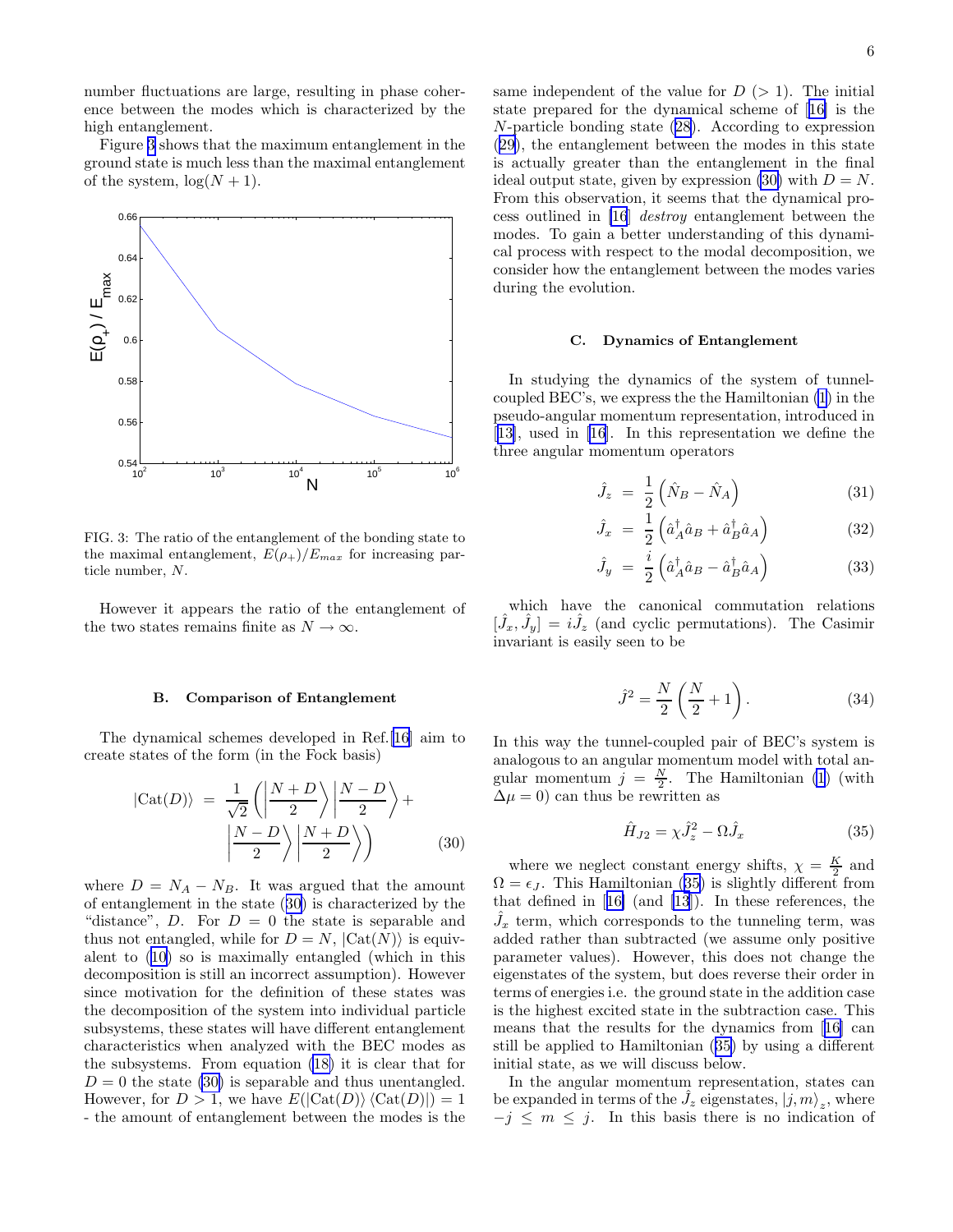<span id="page-6-0"></span>the underlying subsystem structure of the system. It is interesting to note that in terms of the Fock basis we have

$$
|j,m\rangle_z \equiv |N-2m\rangle |N+2m\rangle.
$$

This implies that for any state

$$
|\psi\rangle = \sum_{n=0}^{N} c_n |n\rangle |N-n\rangle \qquad (36)
$$

$$
= \sum_{n=0}^{N} c_n |j, n - N/2\rangle_z \tag{37}
$$

meaning that the entanglement between the modes can be calculated from the coefficients in the angular momentum basis.

In reference[[16\]](#page-9-0), a semi-classical model of Hamiltonian ([35\)](#page-5-0) was used to determine the optimal parameter values and time scale to create states of the form of expression ([30\)](#page-5-0) with  $D = N$  ( $|\text{Cat}(N)\rangle$ ), from the evolution of a given initial state. In the angular momentum representation

$$
|\text{Cat}(N)\rangle = \frac{1}{\sqrt{2}} (|j, -j\rangle_z + |j, j\rangle_z)
$$
 (38)

From this analysis it was argued that using the critical parameter ratio

$$
\frac{2\Omega}{\chi N} = 1\tag{39}
$$

in the evolution of the initial state over time,  $t_c$  =  $\ln(8N)/\chi N$  (where time is in units of  $\hbar$ ), could create states of the form (38).

The initial state given in[[16\]](#page-9-0) was the maximal weight state of  $\hat{J}_x$ . This corresponds to the bonding state, [\(28\)](#page-4-0). For the Hamiltonian above, the similar results will be achieved using the *minimal*  $\hat{J}_x$  weight state which is

$$
|\psi(0)\rangle = |j, -j\rangle_x \equiv \frac{1}{\sqrt{2^N N!}} \left(a_A^\dagger - a_B^\dagger\right)^N |0\rangle |0\rangle. \quad (40)
$$

In other words

$$
|\psi(t_c)\rangle = e^{-i\hat{H}_{J2}t_c} |\psi(0)\rangle \approx |\text{Cat}(N)\rangle. \tag{41}
$$

Using this parameter ratio and the initial state, the dynamics were investigated by numerically integrating the Schrödinger equation in the eigenbasis of  $J_z$ .

Figure 4 shows a plot of the evolution of the exact  $J_z$  distribution,  $P(m, t) = |z \langle j, m | \psi(t) \rangle|^2$ . This concurs with the results of [\[16](#page-9-0)], showing that at time  $t_c$  the final state is approximately of the form of the Cat state given in expression (38).

The corresponding entanglement between the modes over the evolution is shown in figure 5. The state at time



FIG. 4: The evolution of the  $J_z$  distribution for  $j = 10$  $(N = 20)$  with  $2\Omega/\chi N = 1$ . Note that at time  $t_c \approx 2.5376$ the distribution is peaked at the two extreme  $m$  values, correspondingto an approximate  $Cat$  state as shown in [[16\]](#page-9-0). Again, the time is in units of  $\hbar$ .



FIG. 5: The evolution of the entanglement. The dashed line shows the maximal entanglement, while the circle indicates the entanglement at time  $t_c$  (time in units of  $\hbar$ .)

 $t_c$  is not an exact Cat state, and as such the entanglement at  $t_c$  was found to be greater than the initial entanglement. This differs from our earlier observation that the entanglement in the initial state is destroyed. This would be true if the state at time  $t_c$  was exactly  $|\text{Cat}(N)\rangle$  (38).

However, from figure 5 it is easy to see that the maximum entanglement is not reached at this critical time but somewhat earlier, and at  $t_c$  the entanglement between the modes is in the region of a local minima. As we can see, in the early stages of the evolution, the entanglement between the modes approaches the maximal entanglement of the system. Relating this to figure 4 it is easy to see that the maximum entanglement is approached as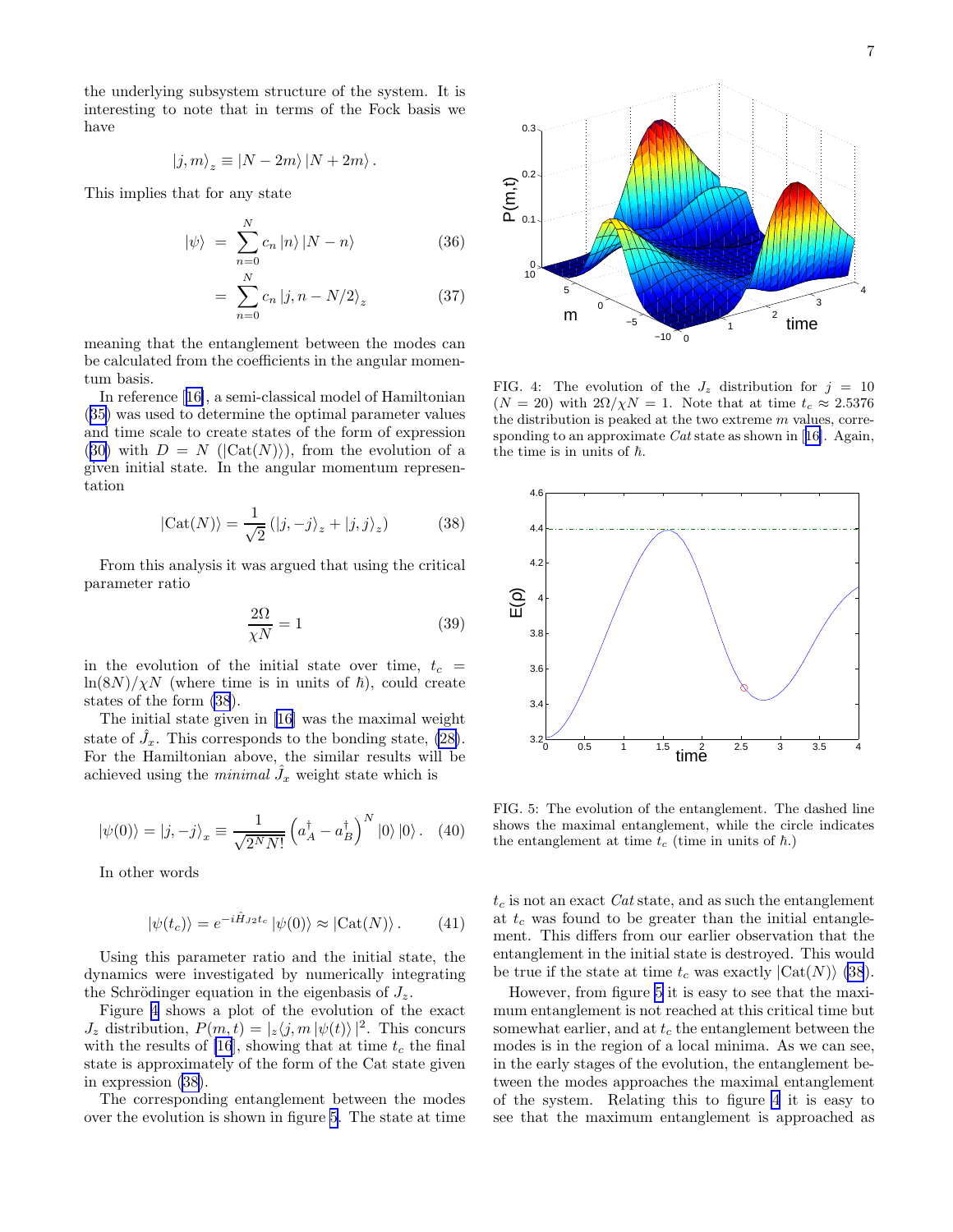the original peak in the probability distribution flattens over the evolution, approaching a completely even distribution, corresponding to the maximally entangled state ([23\)](#page-3-0). As the evolution continues, the distribution begins to peak at the extremes and the entanglement decreases.

In terms of modal entanglement, the dynamical scheme proposed in[[16\]](#page-9-0) can still be used to create a close to maximally entangled state, over a shorter time period than for the creation of the inaccessible many-particle entangled state.

It is of interest to note that the critical parameter ratio  $(39)$  $(39)$  is the same as that found by Milburn *et al.* [\[13\]](#page-9-0) in regards to a transition in the dynamics from self-trapping to delocalization. For an initial condensate localized in one mode, when  $\frac{2\Omega}{\chi N} > 1$ , the condensate distribution will remain localized within the mode as it evolves. For  $\frac{2\Omega}{\chi N}$  < 1, the evolution results in a delocalization of the condensate distribution between the two modes.

## V. THE ATOM-MOLECULE BEC

The atom-molecule BEC described by Hamiltonian [\(4](#page-1-0)) is a similar system to that of the tunnel-coupled pair of BEC's. In neither system can we consider the individual particles (the individual atoms and molecules) as separate, distinguishable subsystems but both consist of the coherent coupling of two distinct BEC's. In the atommolecule BEC, the two modes of the system do not differ spatially or by some internal quantum number but are rather two chemically distinct components. Nonetheless, the determination of the entanglement between the atomic and molecular modes is analogous to the calculations above for the tunnel-coupled BEC's.

As before, the state of each mode is characterized by it's occupation number, however in the case of the atommolecule BEC the set of Fock states spanning the Hilbert space of the system depends upon whether the total number of atoms,  $N_{atm}$ , is even or odd. In the case of an even  $N_{atm}$ , a general state,  $|\chi\rangle$  of the system can be expanded as

$$
|\chi\rangle = \sum_{n=0}^{M} d_n |2n\rangle |M - n\rangle \tag{42}
$$

where  $M = N_{atm}/2$ , while for  $N_{atm}$  odd, the general state  $|\phi\rangle$  can be expressed as

$$
|\phi\rangle = \sum_{n=0}^{M} d_n |2n+1\rangle |M-n\rangle \tag{43}
$$

where in this case,  $M = (N_{atm} - 1)/2$  and the  $\{d_n\}$  are complex coefficients defining the state. In analogy with expression [\(17](#page-3-0)) for the reduced density operator for the tunnel-coupled BEC's, the reduced density operator for a general state of the atom-molecule BEC is given by

$$
\rho_b = \sum_{n=0}^{M} |d_n|^2 |M - n\rangle \langle M - n| \tag{44}
$$

where the partial trace has been taken with respect to the atomic mode and M is defined as above for even and odd total atom number,  $N_{atm}$ . Thus the entropy of entanglement between the atomic and molecular modes is given by equation ([18\)](#page-3-0), the same expression as for the tunnelcoupled BEC's, where N, the total particle number, is replaced by  $M$  as defined above i.e.

$$
E(\rho_b) = -\sum_{n=0}^{M} |d_n|^2 \log |d_n|^2.
$$
 (45)

Since the dimension of the subspace of the modes is  $M$ , the maximally entangled states, analogous to [\(23](#page-3-0)), are

$$
|MES_{even}\rangle = \frac{1}{\sqrt{M+1}} \sum_{n=0}^{M} |2n\rangle |M-n\rangle, \qquad (46)
$$

for  $N_{atm}$  even, and

$$
|MES_{odd}\rangle = \frac{1}{\sqrt{M+1}} \sum_{n=0}^{M} |2n+1\rangle |M-n\rangle , \qquad (47)
$$

for  $N_{atm}$  odd and will have entanglement  $log(M + 1)$ .

Following the same numerical analysis as in section, [IV A](#page-3-0) figure 6 shows the results for the variation in the entanglement of the ground state of the atom-molecule BEC for differing values of the ratio of the parameters,  $\frac{\delta}{\Omega}$  and total number of atoms,  $N_{atm}$ . To relate the en-



FIG. 6: The entropy of entanglement of the ground state of the atom-molecule BEC for increasing values of the ratio  $\frac{\delta}{\Omega}$ and atom number,  $N_{atm}$ .

tanglement structure of the ground state shown in figure 6 to some physical properties of the system we need to consider other properties of the ground state for increasing total atom number and parameter ratio  $\frac{\delta}{\Omega}$ . Zhou *et* al.[[32\]](#page-9-0) considered the two zero temperature correlations  $\langle \hat{n}_a \rangle$ , the average atomic occupation number and the coherence correlator,  $\theta = \langle \hat{a}^\dagger \hat{a}^\dagger \hat{b} + \hat{b}^\dagger \hat{a} \hat{a} \rangle$ . Figure [7](#page-8-0) shows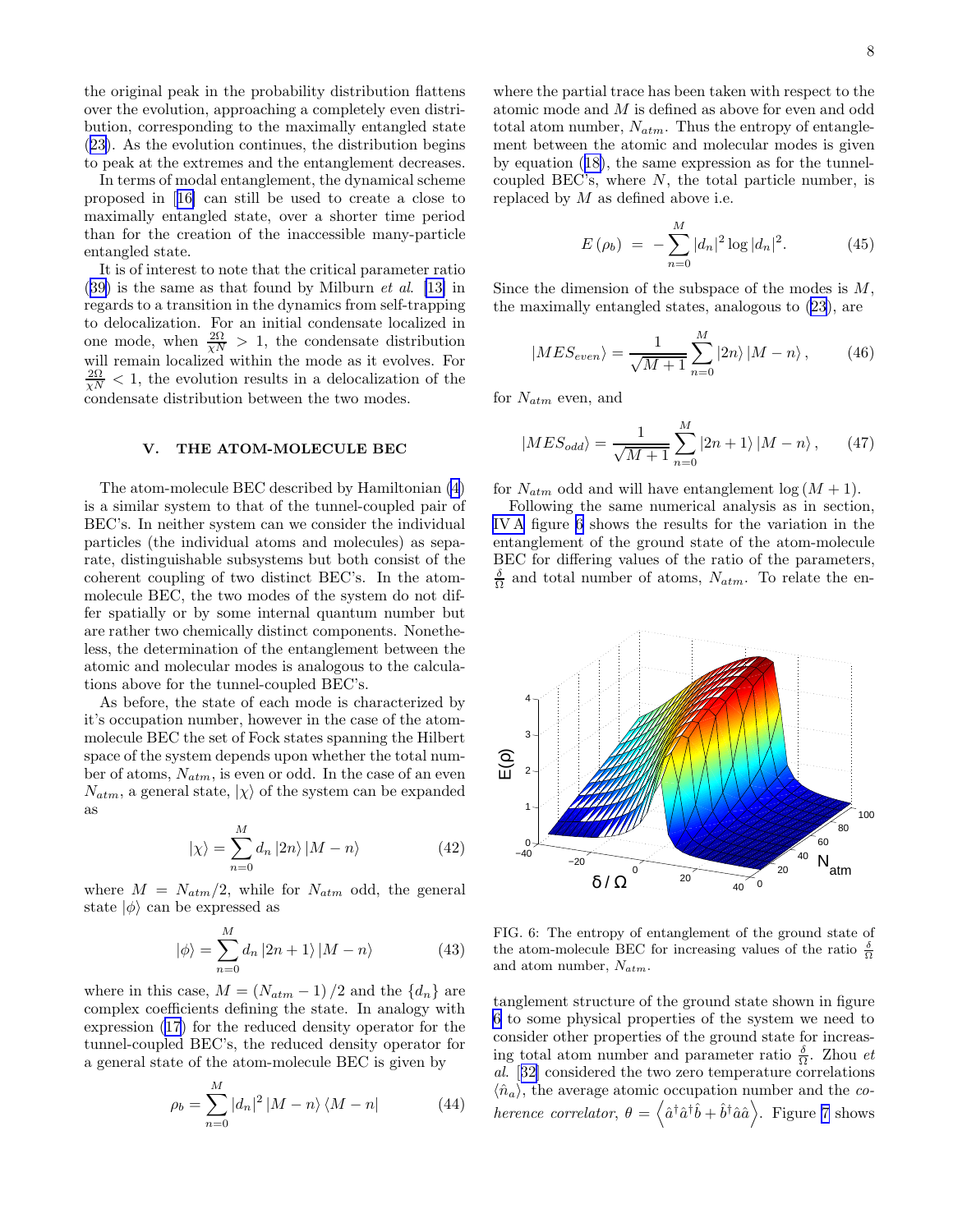<span id="page-8-0"></span>the results for the average atomic occupation number and the coherence correlator for the same parameter ranges used for the entanglement calculations.



FIG. 7: The average atomic occupation number (a) and the coherence correlator (b) for the ground state of the atommolecule BEC. Note that both the average atomic occupation number and the coherence correlator have been scaled using the total atom number, N.

We should note that the results here using direct numerical diagonalization of the Hamiltonian concur with the results found by Zhou et al.[[32\]](#page-9-0) utilizing the exact solution.

From figure 7a it can be seen that the maximum entanglement in the ground state occurs where the average atomic occupation is comparative to the average molecular occupation. As indicated in [\[32](#page-9-0)], the threshold coupling for the formation of a predominantly molecular BEC is  $\frac{\delta}{\Omega} \approx 1.4\sqrt{N_{atm}}$ . In the limit of large  $N_{atm}$ , the threshold for the molecular BEC is in fact a quantum phase transition. Figure 8 shows the comparative results for the average atomic occupation number, the coherence correlator and the entanglement for  $N_{atm} = 100$ . That the entanglement is not maximal at the quantum critical point is quite different to the behavior of the transverse Ising model, studied in references[[3, 38](#page-9-0)]. The entanglement characteristics of the transverse Ising model are, of course, much more complicated, since it consists of many distinguishable subsystems. In[[3\]](#page-9-0) it was conjectured that, in the sense of entanglement sharing - how much two-party entanglement can be distributed amongst a given number of parties - the ground state was maximally entangled at the critical point. At the critical point the ground state saturates the bounds of entanglement sharing. While the ground state entanglement is not maximal at the critical point, the state is still strongly entangled. This would make intuitive sense, given that the property responsible for the long-range correlations in quantum phase transitions is entanglement.



FIG. 8: The average atomic occupation number, coherence correlator and the entanglement for the ground state of the atom-molecule BEC, for  $N_{atm} = 100$ . All three properties have been scaled with respect to their maximum value so as to compare the characteristics of these properties.

The plots of the results for the entanglement and the coherence correlator share a common structure, however the maximum values occur for different parameter values. This could mean that there is possibly another correlation that is more closely related to the entanglement between the atomic and molecular modes.

# VI. CONCLUSION

We have argued here that in a system consisting of a pair of tunnel-coupled BEC's, the individual bosons within the condensates cannot be viewed as distinguishable subsystems. Subsequently entanglement in this system should not be viewed as between the individual bosons. A more physically relevant description of this system is as a bipartite system where the subsystems are the two modes. Using this description we have analyzed quantitatively the entanglement between the two modes in the ground state of the coupled BEC's and its relation to the Mott insulator to superfluid phase transition. This idea was extended to consider the entanglement between the atomic and molecular modes in an atom-molecule BEC.

On top of this, we have demonstrated that the dynamical scheme of[[16\]](#page-9-0), argued to be viable with current state of the art technology, can be used to create a highly entangled state between the modes of the BEC system, over a smaller time-scale.

As mentioned earlier, the amount of entanglement depends upon how the system is decomposed. In section [IV C,](#page-5-0) it was shown that the tunnel-coupled two-mode system can be viewed as a pseudo-angular momentum system - a single qudit. In this description - viewing the